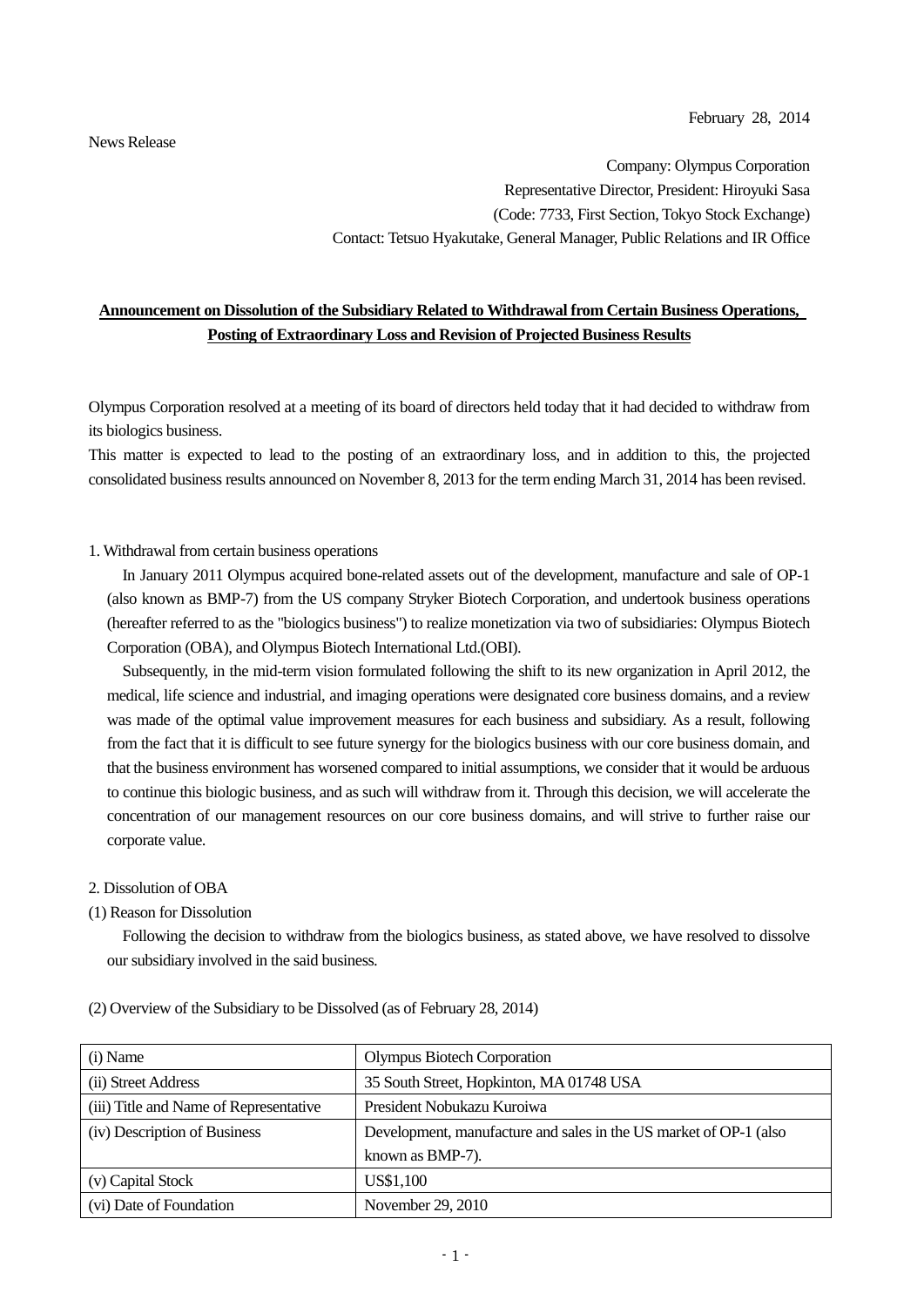| (vii) Major Shareholder and Shareholding                             |                    | Olympus Corporation of the Americas<br>1,000 shares (100%) |                                                                                                                             |                  |  |
|----------------------------------------------------------------------|--------------------|------------------------------------------------------------|-----------------------------------------------------------------------------------------------------------------------------|------------------|--|
| Ratio                                                                |                    |                                                            |                                                                                                                             |                  |  |
| (viii) Relationship with Listed Company                              |                    | Capital tie                                                | Olympus Corporation of the Americas, a full subsidiary<br>of Olympus Corporation, owns 100% of the voting<br>rights of OBA. |                  |  |
|                                                                      |                    | Personnel<br>relationship                                  | Two of the directors and two of the executive officers<br>are concurrently served by employees of Olympus<br>Corporation.   |                  |  |
|                                                                      |                    | Transactional<br>relationship                              | There is no transactional relationship with Olympus<br>Corporation.                                                         |                  |  |
|                                                                      |                    | Status as a<br>related party                               | OBA is a consolidated subsidiary of Olympus<br>Corporation.                                                                 |                  |  |
| (ix) Financial Conditions and Operating Results for Past Three Years |                    |                                                            |                                                                                                                             |                  |  |
| <b>Fiscal Year</b>                                                   | Ended March 2011   |                                                            | Ended March 2012                                                                                                            | Ended March 2013 |  |
| Net assets                                                           | ¥10,718 million    |                                                            | ¥8,264 million                                                                                                              | ¥5,038 million   |  |
| <b>Total assets</b>                                                  | ¥12,189 $m$ illion |                                                            | ¥11,500 million                                                                                                             | ¥10,642 million  |  |
| Net assets per share                                                 | ¥10,718,000        |                                                            | ¥8,264,000                                                                                                                  | ¥5,038,000       |  |
| Net sales                                                            | ¥261 million       |                                                            | ¥1,183 million                                                                                                              | ¥967 million     |  |
| Operating income                                                     | -¥622 million      |                                                            | -¥3,525 million                                                                                                             | -¥4,026 million  |  |
| Ordinary income                                                      | -¥1,486 million    |                                                            | -¥4,030 million                                                                                                             | -¥4,212 million  |  |
| Current term net income                                              | $¥1,133$ million   |                                                            | -¥2,623 million                                                                                                             | -¥2,556 million  |  |
| Current term net income per<br>share                                 | ¥1,133,000         |                                                            | $-42,623,000$                                                                                                               | $-42,556,000$    |  |
| Dividend per share                                                   | ¥ <sub>0</sub>     |                                                            | ¥0                                                                                                                          | ¥0               |  |

(3) Schedule of Dissolution

| February 28, 2014 | Resolution on policy to dissolve OBA by the Olympus board of directors |
|-------------------|------------------------------------------------------------------------|
| Around 2017       | Completion of liquidation of OBA (intended)                            |

In order that our business operations in the USA terminate smoothly, OBA will not be dissolved immediately but only after the required procedures have been completed. At this point we are looking at complete dissolution around 2017.

## 3. Future Policy Regarding OBI

We are continuing negotiations for the sale of OBI to a potential buyer, based on the premise of maintaining its current business in Europe and other regions. Further notice will be made when the details are determined.

| (i) Name                               | Olympus Biotech International Ltd.                               |  |  |  |  |
|----------------------------------------|------------------------------------------------------------------|--|--|--|--|
| (ii) Street Address                    | Block 2, International Science Centre, National Technology Park, |  |  |  |  |
|                                        | Castletroy, Limerick – Ireland                                   |  |  |  |  |
| (iii) Title and Name of Representative | President A. Florian Kemmerich                                   |  |  |  |  |
| (iv) Description of Business           | Sale of OP-1 and related products in Europe and elsewhere        |  |  |  |  |
| (v) Capital Stock                      | $\bigoplus$ , 100                                                |  |  |  |  |

Overview of the Subsidiary (as of February 28, 2014)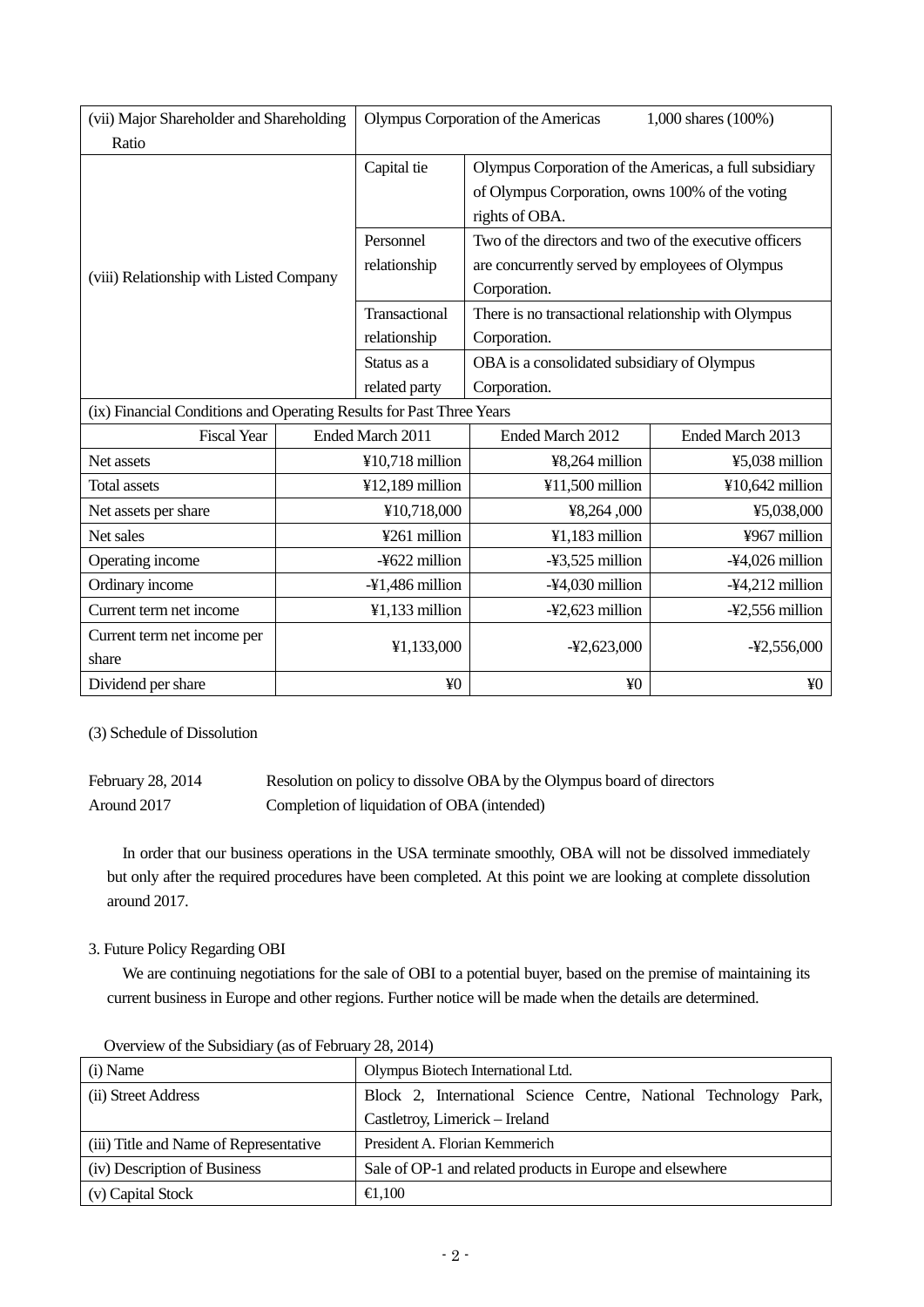| (vi) Date of Foundation                                              |                  | January 4, 2011            |                                                         |                     |  |
|----------------------------------------------------------------------|------------------|----------------------------|---------------------------------------------------------|---------------------|--|
| (vii) Major Shareholder and Shareholding                             |                  | <b>Olympus Corporation</b> |                                                         | 1,100 shares (100%) |  |
| Ratio                                                                |                  |                            |                                                         |                     |  |
|                                                                      |                  | Capital tie                | Olympus Corporation, owns 100% of the voting rights     |                     |  |
|                                                                      |                  |                            | of OBI.                                                 |                     |  |
|                                                                      |                  | Personnel                  | One of the directors is concurrently served by employee |                     |  |
| (viii) Relationship with Listed Company                              |                  | relationship               | of Olympus Corporation.                                 |                     |  |
|                                                                      |                  | Transactional              | Olympus Corporation is outsourcing its R&D to OBI.      |                     |  |
|                                                                      |                  | relationship               |                                                         |                     |  |
|                                                                      |                  | Status as a                | OBI is a consolidated subsidiary of Olympus             |                     |  |
|                                                                      |                  | related party              | Corporation.                                            |                     |  |
| (ix) Financial Conditions and Operating Results for Past Three Years |                  |                            |                                                         |                     |  |
| <b>Fiscal Year</b>                                                   | Ended March 2011 |                            | Ended March 2012                                        | Ended March 2013    |  |
| Net assets                                                           | ¥33 million      |                            | ¥235 million                                            | ¥113 million        |  |
| <b>Total assets</b>                                                  | ¥65 million      |                            | ¥1,658 million                                          | ¥1,962 million      |  |
| Net assets per share                                                 | ¥30,000          |                            | ¥214,000                                                | ¥103,000            |  |
| Net sales                                                            | $\angle 40$      |                            | ¥1,327 million                                          | ¥1,962 million      |  |
| Operating income                                                     | -¥42 million     |                            | -¥579 million                                           | -¥627 million       |  |
| Ordinary income                                                      | -¥42 million     |                            | -¥582 million                                           | -¥675 million       |  |
| Current term net income                                              | -¥42 million     |                            | -¥582 million                                           | -¥682 million       |  |
| Current term net income per                                          |                  |                            |                                                         |                     |  |
| share                                                                | ¥38,000          |                            | ¥529,000                                                | $-4620,000$         |  |
| Dividend per share                                                   | ¥ <sub>0</sub>   |                            | ¥ <sub>0</sub>                                          | ¥0                  |  |

## 4. Posting of Extraordinary Loss

Regarding this matter, we intend to post an extraordinary loss in the consolidated financial statement for the term ending March 31, 2014. The amount is still being calculated, but is expected to be between 15 billion yen to 19 billion yen. Further notice will be made when a more accurate amount to be posted is finalized.

## 5. Revision of Projected Business Results

As stated above, we expect to post an extraordinary loss, hence the projected consolidated business results announced on November 8, 2013 for the term ending March 31, 2014 has been revised as follows. Further notice will be made when more accurate business results projections can be estimated.